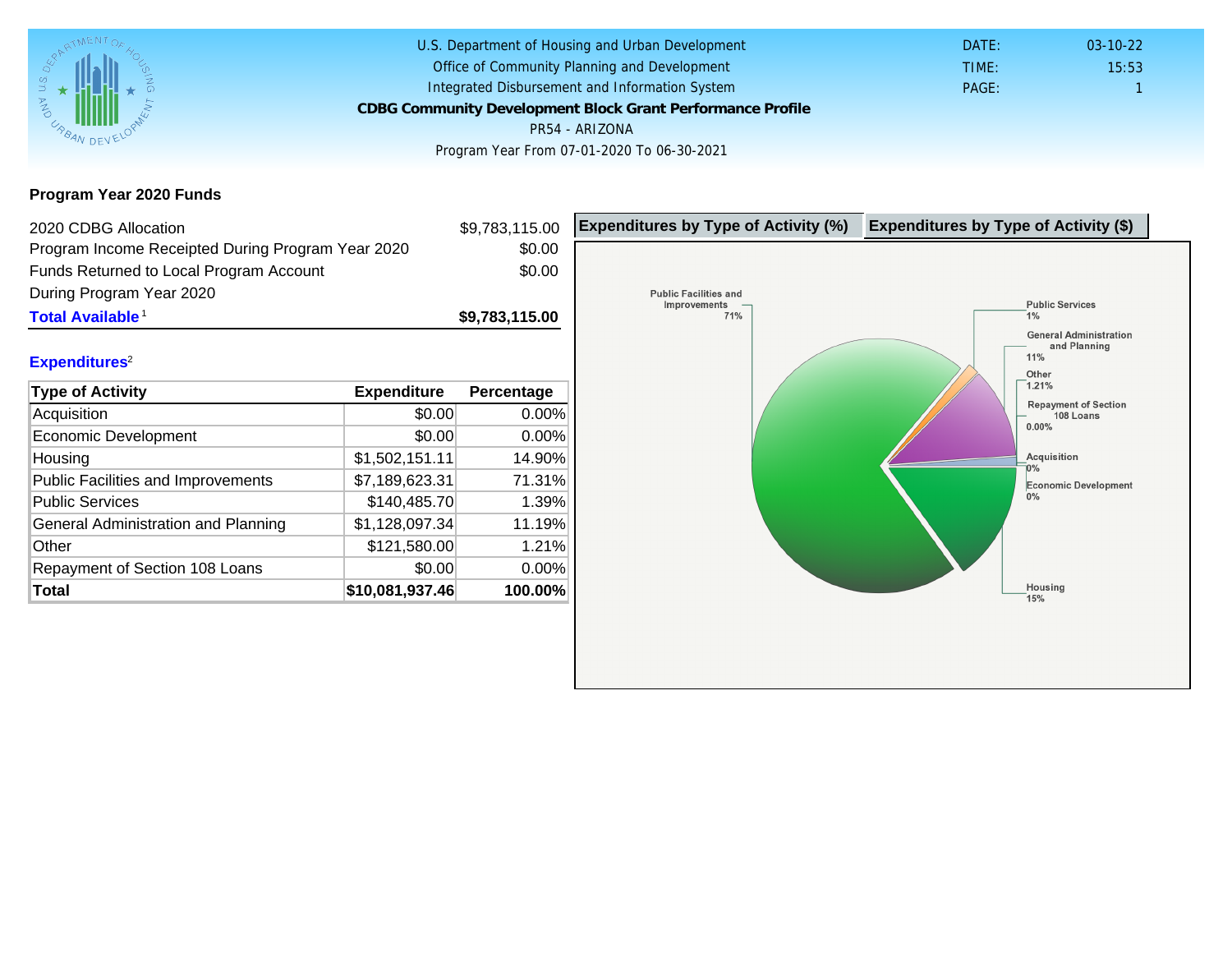## Program Targeting

| 1 -Percentage of Expenditures Assisting Low-<br>and Moderate-Income Persons and Households<br>Either Directly or On an Area Basis <sup>3</sup>                                                                                 | 94.03%   |
|--------------------------------------------------------------------------------------------------------------------------------------------------------------------------------------------------------------------------------|----------|
| 2 - Percentage of Expenditures That Benefit<br>Low/Mod Income Areas                                                                                                                                                            | 55.62%   |
| 3 -Percentage of Expenditures That Aid in The<br>Prevention or Elimination of Slum or Blight                                                                                                                                   | 5.97%    |
| 4 - Percentage of Expenditures Addressing<br><b>Urgent Needs</b>                                                                                                                                                               | $0.00\%$ |
| 5 - Funds Expended in Neighborhood<br>(Community For State) Revitalization Strategy<br>Areas and by Community Development<br>Financial Institution.<br>6-Percentage of Funds Expended in<br>Neighborhood (Community For State) | \$0.00   |
| Revitalization Strategy Areas and by Community<br>Development Financial Institution                                                                                                                                            | $0.00\%$ |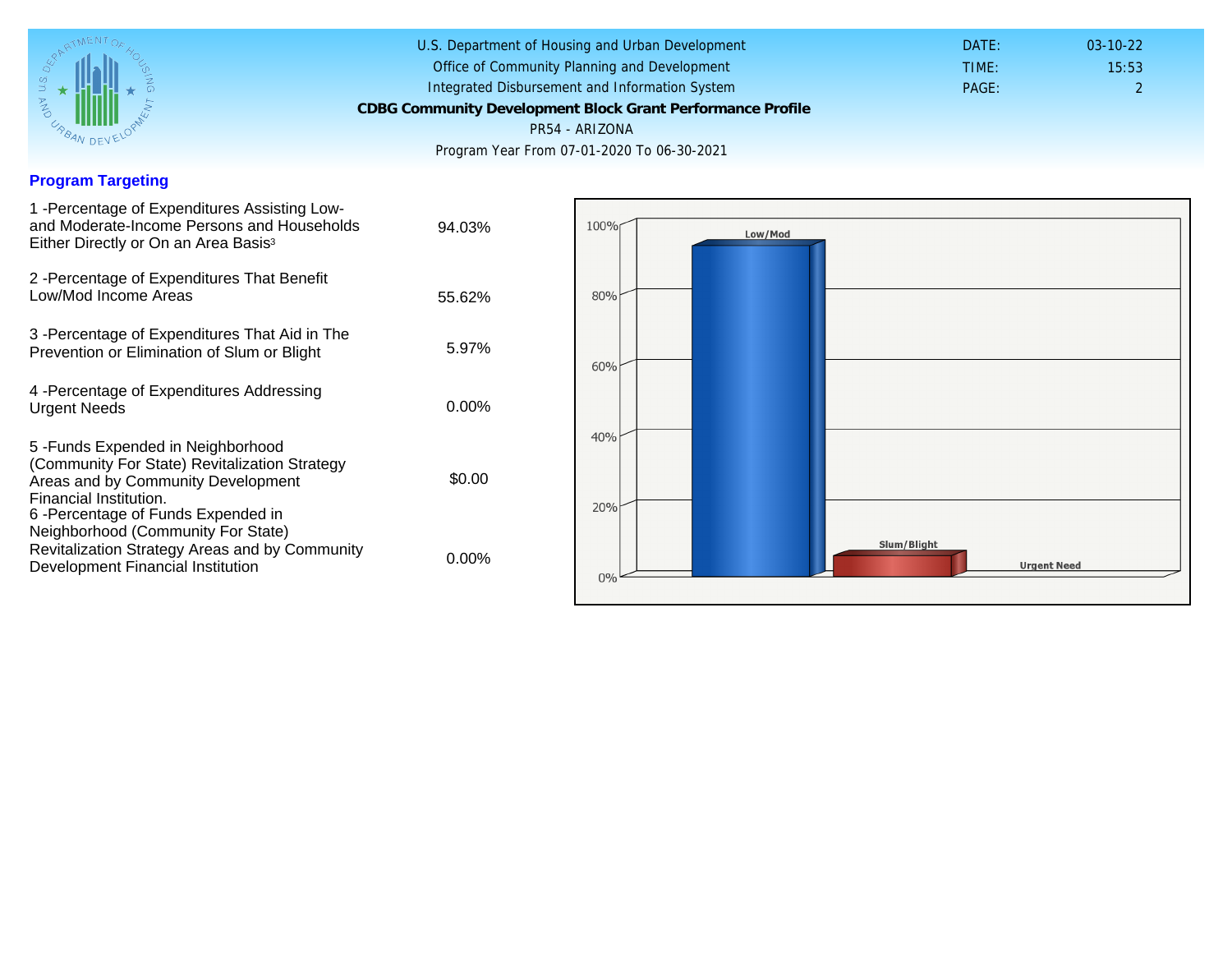## CDBG Beneficiaries by Racial/Ethnic Category <sup>4</sup>

| Race                                              | Total    | Hispanic |
|---------------------------------------------------|----------|----------|
| White                                             | 88.25%   | 81.91%   |
| Black/African American                            | 0.41%    | 0.10%    |
| Asian                                             | 0.23%    | 0.04%    |
| American Indian/Alaskan Native                    | 9.28%    | 1.20%    |
| Native Hawaiian/Other Pacific Islander            | 0.02%    | $0.00\%$ |
| American Indian/Alaskan Native & White            | 0.13%    | 0.24%    |
| Asian & White                                     | 0.07%    | 0.06%    |
| Black/African American & White                    | 0.07%    | 0.03%    |
| Amer. Indian/Alaskan Native & Black/African Amer. | 0.01%    | $0.00\%$ |
| <b>Other multi-racial</b>                         | 1.53%    | 16.43%   |
| Asian/Pacific Islander (valid until 03-31-04)     | $0.00\%$ | 0.00%    |
| Hispanic (valid until 03-31-04)                   | 0.00%    | 0.00%    |

## Income of CDBG Beneficiaries

| Income Level                          | Percentage |  |
|---------------------------------------|------------|--|
| Extremely Low Income (<=30%)          | 18.99%     |  |
| Low Income (30-50%)                   | 61.97%     |  |
| Moderate Income (50-80%)              | 19.05%     |  |
| Total Low and Moderate Income (<=80%) | 100.00%    |  |
| Non Low and Moderate Income (>80%)    | $0.00\%$   |  |